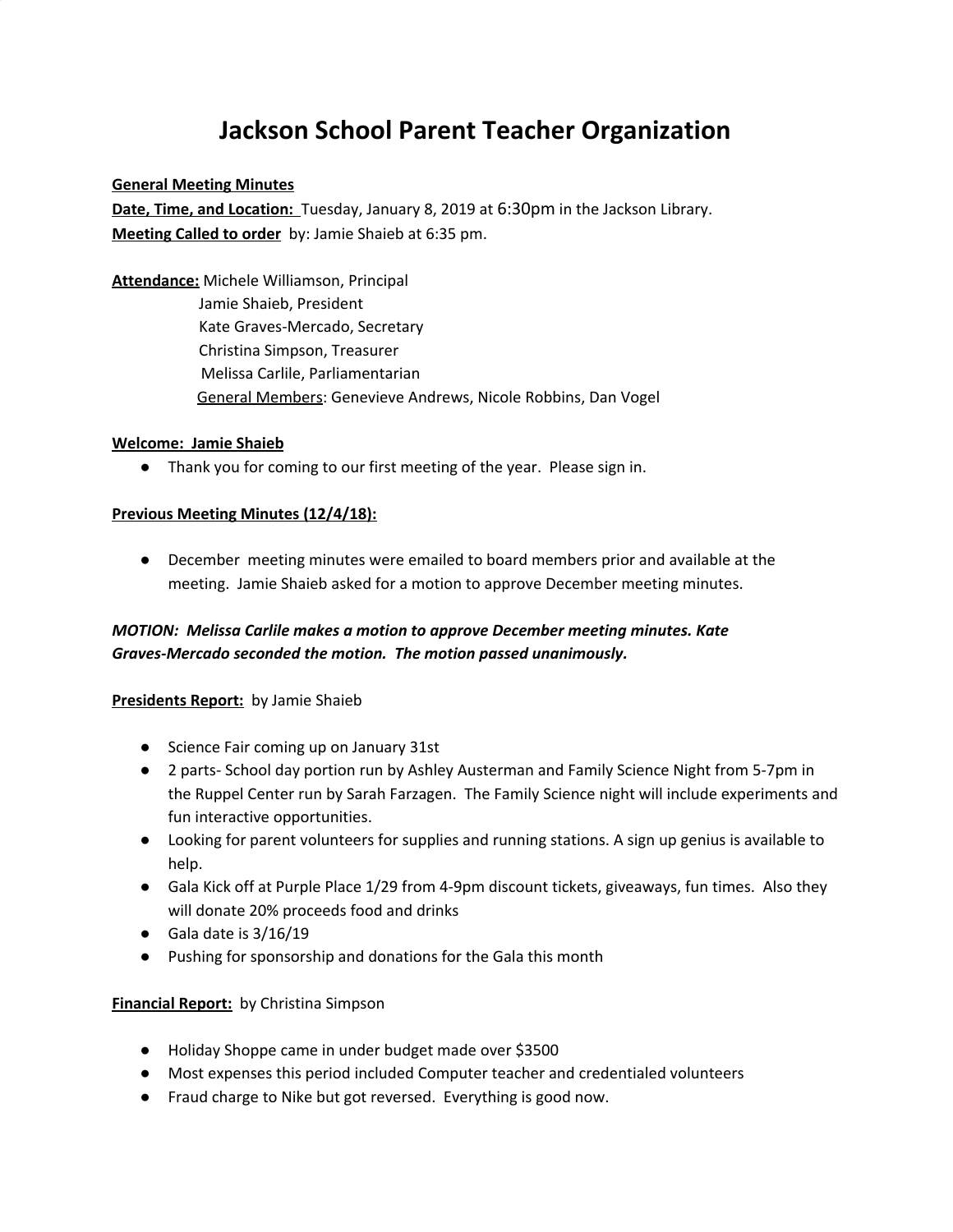- Mountain Mikes Dining for Dollars 168.62 got check bounced, looking into it
- Possible switching of banks? Look for a more user friendly bank

### **Principal's Report:** by Michele Williamson

- JAG up and running
- Julie Reimer's music program is back
- Drum club is going well
- Credentialed volunteers is back
- PBIS (Positive Behavior intervention training) zones and posters coming soon
- Having a potty protocol assembly soon
- Choir was Wonderful!
- Band and drum club did great!
- Dan Ogle learned sound board and digitally mixed. Created video and CD's for all families
- Gala's last year FUND A NEED the El Dorado Art program starts the 1<sup>st</sup> week of February through March. Each class will have an artist they are working with.
- Children's artwork will be displayed during Open House. This includes presentations with the Artist Bio's and work.

#### **Committee Reports:**

Community: by Jamie Shaieb for Community Team

- Teacher Appreciation week moved this year to April
- May is too busy last year, dates will be coming soon
- Santa Run was great! It was the first stop and had a huge attendance
- Looking for a better way to do hot cocoa for Santa Run next year

Box Tops: by Jamie Shaieb for Danielle Dalton

- Box Tops due on 1/22/19
- Winner will receive a Hot Cocoa party

Holiday Shop: by Kate Graves-Mercado

- Was Amazing! Had an Overwhelming turn out!
- Adding a preview day this year for each class really helped
- Raised more money with less days to shop then last year

#### New Business: by Jamie Shaieb

- Garden improvements. Soil was brought in by Sierra Landscaping. Thank you to Don Williamson and Aimee Hepler organizing and helping.
- Michele is having Don install the needed bathroom dryers.